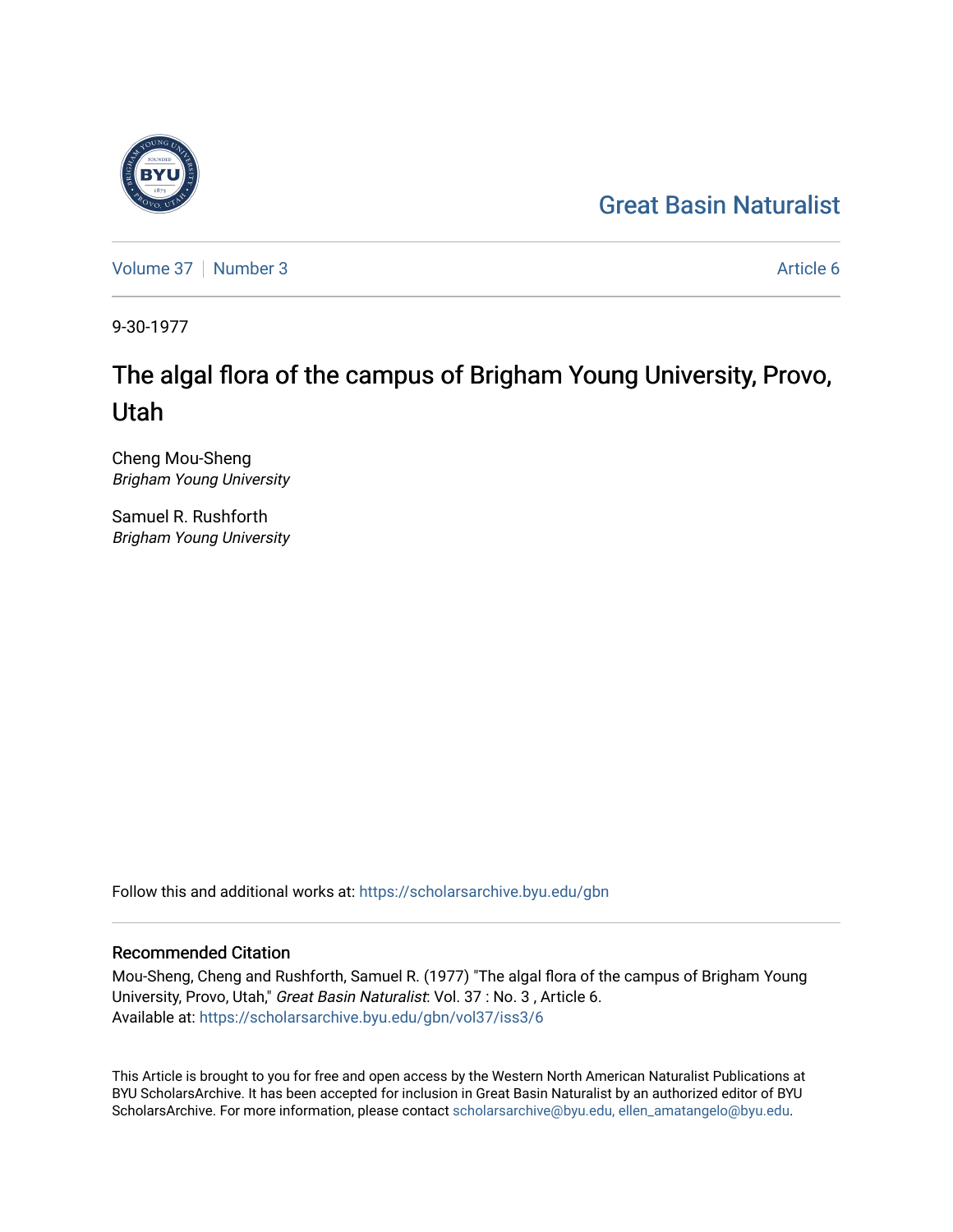#### THE ALGAL FLORA OF THE CAMPUS OF BRIGHAM YOUNG UNIVERSITY, PROVO, UTAH

Cheng Mou-Sheng' and Samuel R. Rushforth'

Abstract.— The algal flora of the Brigham Young University campus is more diverse than previously thought. Sixty-eight genera containing 160 species of Chlorophyta, Euglenophyta, Chrysophyta, and Cyanophyta were col lected and identified. The greatest number of species was obtained from a small pond in the arboretum, with progressively fewer species obtained in the irrigation canal partly surrounding the campus and in specialized habitats in the greenhouses.

Taxonomic and ecological studies of algae in the Intermountain West and Utah in particular have been rare. The earliest papers on Utah algae concerned the flora of the Great Salt Lake (Rothpletz 1892, Talmage 1900, Daines 1917). This unusual habitat has continued to be of interest to the present time and is currently under study by several biologists and water quality specialists.

Other early papers on Utah algae were those of Norrington (^1925) on the algae of the lakes and streams of the Uinta and Wasatch Mountains of Utah; Harrison (1926) on the algae of Washington County, Utah; Tanner (1930, 1931) on the algae of Utah Lake; Snow (1932) on the algae of Utah Lake; Kirkpatrick (1934) on the biolo gy of the Great Salt Lake; and Patrick (1936) on the diatoms in core samples from the edge of the Great Salt Lake.

The algal flora found on the Brigham Young University campus has been under observation for several years, particularly for teaching purposes. However, nothing has been written concerning this flora until recently. The most important contribution to a knowledge of this flora was made by the senior author of the present paper in a study during 1971-1972 for the research re quirement for the Master of Science degree (Mou-Sheng 1973). The junior author has continued to collect algae from the campus since that time.

#### **METHODS**

Several collecting stations were established at selected sites on the Brigham Young University campus. Sites were established in the arboretum pond, the irrigation canal transversing the campus, and in the Department of Botany and Range Science greenhouses. Phytoplankton, attached algae, and algae in the sediments were all sampled. In addition several physical and chemical parameters were measured at the aquatic sites in order to provide an overall picture of the environment.

Algae were returned to the laboratory, subsampled, and examined immediately for nondiatom algae. These were studied using <sup>a</sup> Zeiss RA microscope with Nomarski inter ference phase accessories. Algae were identified using standard reference texts.

Following study of the nondiatoms, per manent diatom slides were prepared by standard boiling nitric acid tenchiques. Dia toms were mounted in pleurax diatom mountant. These slides are in the Brigham Young University diatom collection. Dia toms were examined with the same equip ment cited above and identified by us, using standard reference texts.

#### **RESULTS**

Sixty-eight genera and 160 species of al gae have been identified and described from

<sup>&#</sup>x27;Department of Botany and Range Science, Brigham Young University, Provo, Utah 84602.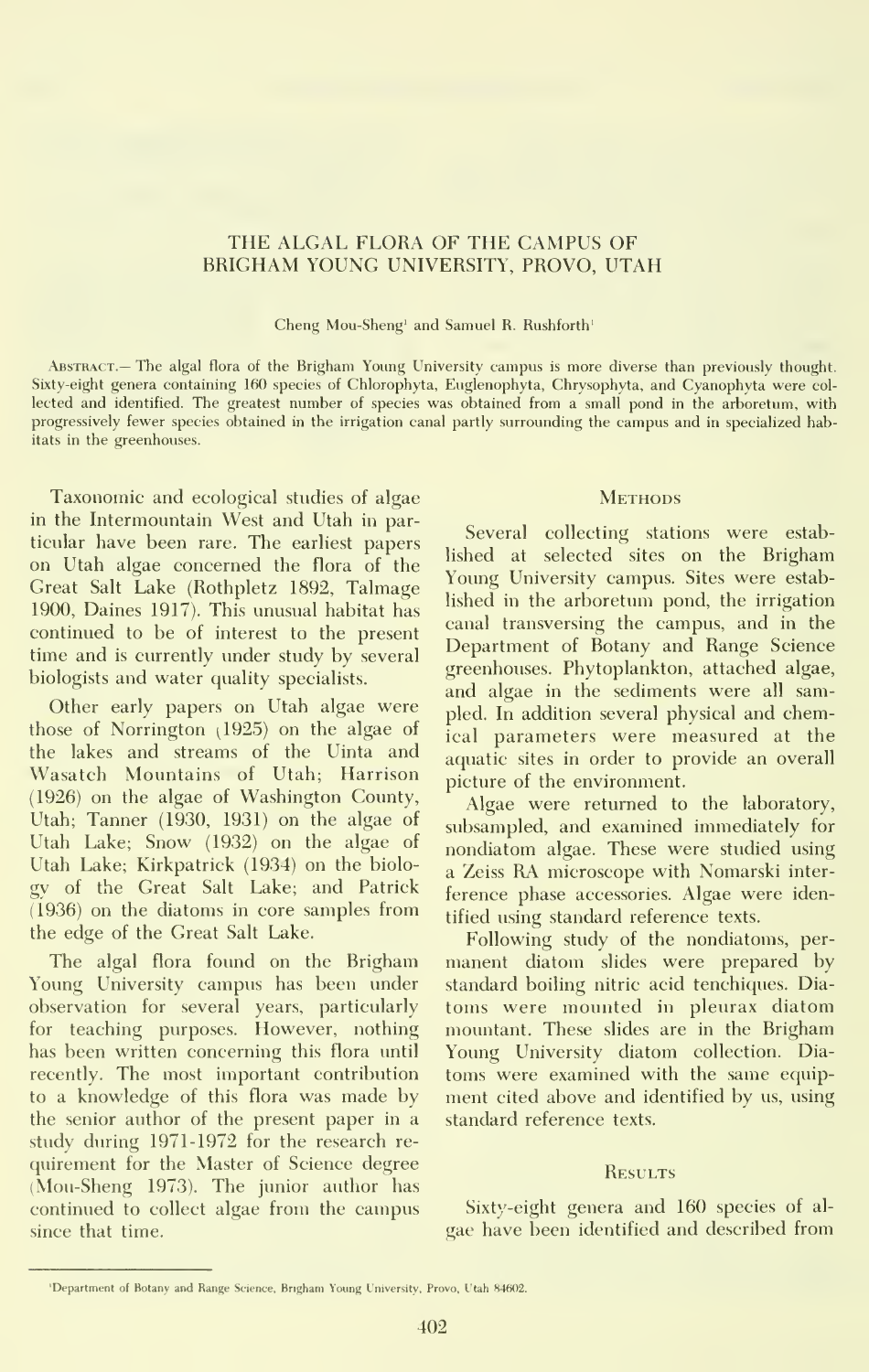the campus. This flora consists of 27 genera containing 36 species of Chlorophyta, 2 genera containing 2 species of Euglenophyta, 32 genera containing 106 species of Bacillariophyceae, <sup>1</sup> genus containing 2 species of Chrysophyta excluding diatoms, and 6 genera containing 14 species of Cyanophyta.

The Brigham Young University arboretum pond affords an excellent habitat for the growth of algae. This pond contains high levels of dissolved silica (27-81 PPM), bi carbonates, carbon dioxide (8-68 PPM) and oxygen (5-12 PPM) which support a high population of diatoms throughout the winter and spring and Chlorophyta (especially Spirogyra dubia Kutzing, S. jugalis [Dan.] Kutzing, S. neglecta [Hass.] Kutzing and S.porticalis [Muell.] Cleve) through the late spring and summer.

The diatom flora of the arboretum pond is dominated by Melosira varians Agardh, Synedra parasitica var. subconstricta (Grun.) Hust., S. ulna (Nitz.) Ehr., S. ulna var. subaequalis (Grun.) v. Heur., Cocconeis pedi culus Ehr., C. placentula var. lineata (Ehr.) V. Heur., Anomoeoneis spliaerophora (Kutz.) Pfitz., Cymbella cistula (Hemprich) Grun., Nitzschia linearis W. Sm., N. sigmoidea (Ehr.) W. Sm., and Cymatopleura solea (Breb.) W. Sm.

Several species of diatoms, especially of Navicula, Cymbella, and Nitzschia have been found only in this pond on campus. These include Navicula cuspidata (Kutz.) Kutz., N. odiosa Wallace, N. placentula var. rostrata Mayer, N. pupula Kutz., N. pyg maea Kutz., Cymbella heteropleura (Ehr.) Kutz., C. mexicana (Ehr.) Schmidt., C. prostrata (Berk.) CI., C. tumida (Breb.) v. Heur., C. twnidula Grim., C. turgida Greg., Nitzschia hungarica Grun., N. sigma (Kutz.) W. Sm., and N. tryblionella Hantz. Other species restricted to this locality were Melosira distans (Ehr.) Kutz., Fragilaria brevistriata var. inflata (Pant.) Hust., Synedra capitata Ehr., Eunotia curvata (Kutz.) Lagerst, Caloneis ventricosa (Ehr.) Meist., Neidium iridis (Ehr.) Cl., Gomphonema acuminatum Ehr., Epithemia turgida (Ehr.) Kutz., E. turgida var. granulata (Ehr.) Grun., and Rhopalodia gibba (Ehr.) O. Mull.

The Brigham Young University botanical greenhouses represent rather specialized en vironmental conditions. Thus, several pa rameters such as light, water, and temperature are controlled and demonstrate little fluctuation. The algal flora of the green houses is dominated by Protococcus viridis Agardh, Chlorococcum humicola (Naeg.) Rabenhorst, Oscillatoria sancta (Kutz.) Gomont. Amphora normani Rabh., and Hantzschia amphioxys (Ehr.) Grun.

Several species of algae have been co lected on campus only from the greenhouses. These include Lyngbya aestuarii (Mertens) Liebmann, L. martensiana Meneghini, Oscillatoria angustissima West and West, O. animalis Agardh, O. cruenta Grim., O. limosa (Roth) Agardh, O. sancta (Kutz.) Gomont, O. tenuis Agardh, Phormidium inundatum Kutzing, Anabaena variabilis Kutzing, Tolypothrix penicillata (Ag.) Thur., Stichococcus bacillaris Naegeli, S. scopulinus Hazen, S. subtilis (Kutz.) Klercker, and Chlorella vulgaris Beyerinck.

Sixteen genera containing 33 species of diatoms have been collected from the soil in

Table 1. Number of species of algae on the Brigham Young University campus by algal division and collection locality.

| Algal Division | <b>Collection Locality</b> |                |             |
|----------------|----------------------------|----------------|-------------|
|                | Arboretum Pond             | Campus Stream  | Greenhouses |
| Chlorophyta    | 10                         | 5              |             |
| Euglenophyta   |                            | $\theta$       |             |
| Chrysophyta    | 84                         | 80             | 33          |
| Cyanophyta     |                            | $\overline{2}$ | 13          |
| <b>TOTAL</b>   | 96                         | 87             | 54          |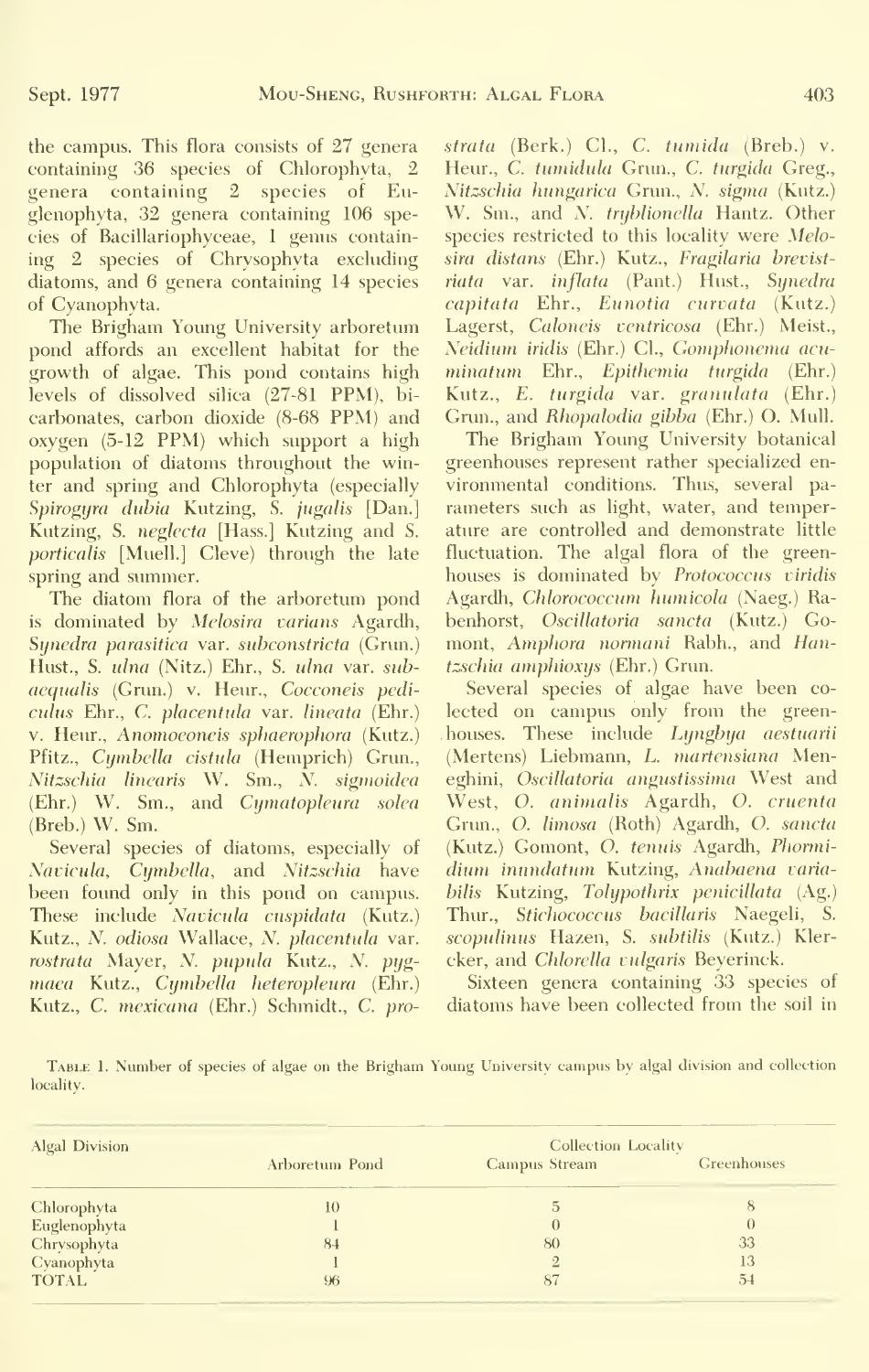the campus greenhouses. Hantzschia amphioxys (Ehr.) Grun. and Amphora normani Rabh. are the most common soil diatoms. Achnanthes lanceolata (Breb.) Grun., Navicula tripunctata (Mull.) Bory, Hantzschia amphioxys var. capitata Mull., and Nitzschia palea (Kutz.) W. Sm. are also quite common. Pinnularia gentilis (Donk.) CI. is the only diatom restricted to the soil.

The water in the irrigation canal that crosses the Brigham Young University campus generally has higher levels of nitrates, phosphates, dissolved oxygen, alkalinity, and carbon dioxide than the arboretum pond. It contains near the same number of species of algae but has a lower standing crop due to the paucity of filamentous Chlorophyta.

The flora of this stream is dominated by Stephanodiscus niagare Ehr., Diatoma vulgare Bory, D. tenue var. elongatum Lyngb., Cocconeis pediculus Ehr., C. placentula var. euglypta (Ehr.) Cl., Navicula tripunctata (Mull.) Bory, Gomphonema olivaceum (Lynbye) Kutz., and Nitzschia sigmoidea (Ehr.) W. Sm.

Species found only in this stream include Chaetophora incrassata (Huds.) Hazen, Diatoma hiemale var. mesodon (Ehr.) Grun., Gomphonema acuminatum var. coronatum (Ehr.) W. Sm., G. angustata var. sarco phagus (Greg.) Grun., Hannaea arcus var. amphioxys (Rabh.) Patr., Navicula capitata Ehr., Navicula laevissima Kutz., N. mutica Kutz., Neidium affine (Ehr.) Pfitz., Palmella mucosa Kutz., and Synedra ulna var. constricta Ostr.

The following list contains those algae collected on the Brigham Young University campus.

Chlorophyta Chlorophyceae Chlorococcales Chlorococcaceae Characium ambiguum Hermann Chlorococcum humicola (Naeg.) Rabenhorst Palmellaceae Palmella mucosa Kutzing Sphaerocystis schroeteri Chodat Oocystaceae Chlorella vulgaris Beyerinck Scendesmaceae Scenedesmus denticulatus Lagerheim S. quadricauda var. quadrispina (Chod.) G. M. Smith Hydrodictyaceae Pediastrum boryanum (Turp.) Meneghini P. tetras (Ehreb.) Ralfs Ulotrichales Protococcaceae Protococcus viridis C. A. Agardh Ulotrichaceae Stichococcus bacillaris Naegeli S. scopulinus Hazen S. subtilis (Kutz.) Klercker Ulothrix zonata (Weber & Mohr) Kutzing Chaetophorales Aphanochaetaceae Aphanochaete repens A. Braun Chaetophoraceae Chaetophora incrassata (Huds.) Hazen Stigeoclonium lubricum (Dillw.) Kutzing Oedogoniales Oedogoniaceae Oedogonium sp. Cladophorales Cladophoraceae Cladophora glomerata (L.) Kutzing Zygnematales Zygnemataceae Mougeotia genuflexa (Dillw.) C. A. Agardh Spirogyra dubia Kutzing S. jugalis (Fl. Dan.) Kutzing S. neglecta (Hass.) Kutzing S. porticalis (Muell.) Cleve Zygnema insigne (Hass.) Kutzing

TABLE 2. Number of species of algae on the Brigham Young University campus restricted to selected collection localities.

Desmidiaceae

| <b>Algal Division</b> | <b>Collection Locality</b> |               |                    |
|-----------------------|----------------------------|---------------|--------------------|
|                       | Arboretum Pond             | Campus Stream | <b>Greenhouses</b> |
| Chlorophyta           |                            |               |                    |
| Euglenophyta          |                            | U             |                    |
| Chrysophyta           | 22                         | 18            |                    |
| Cyanophyta            |                            |               | 12                 |
| <b>TOTAL</b>          |                            | 22            | 23                 |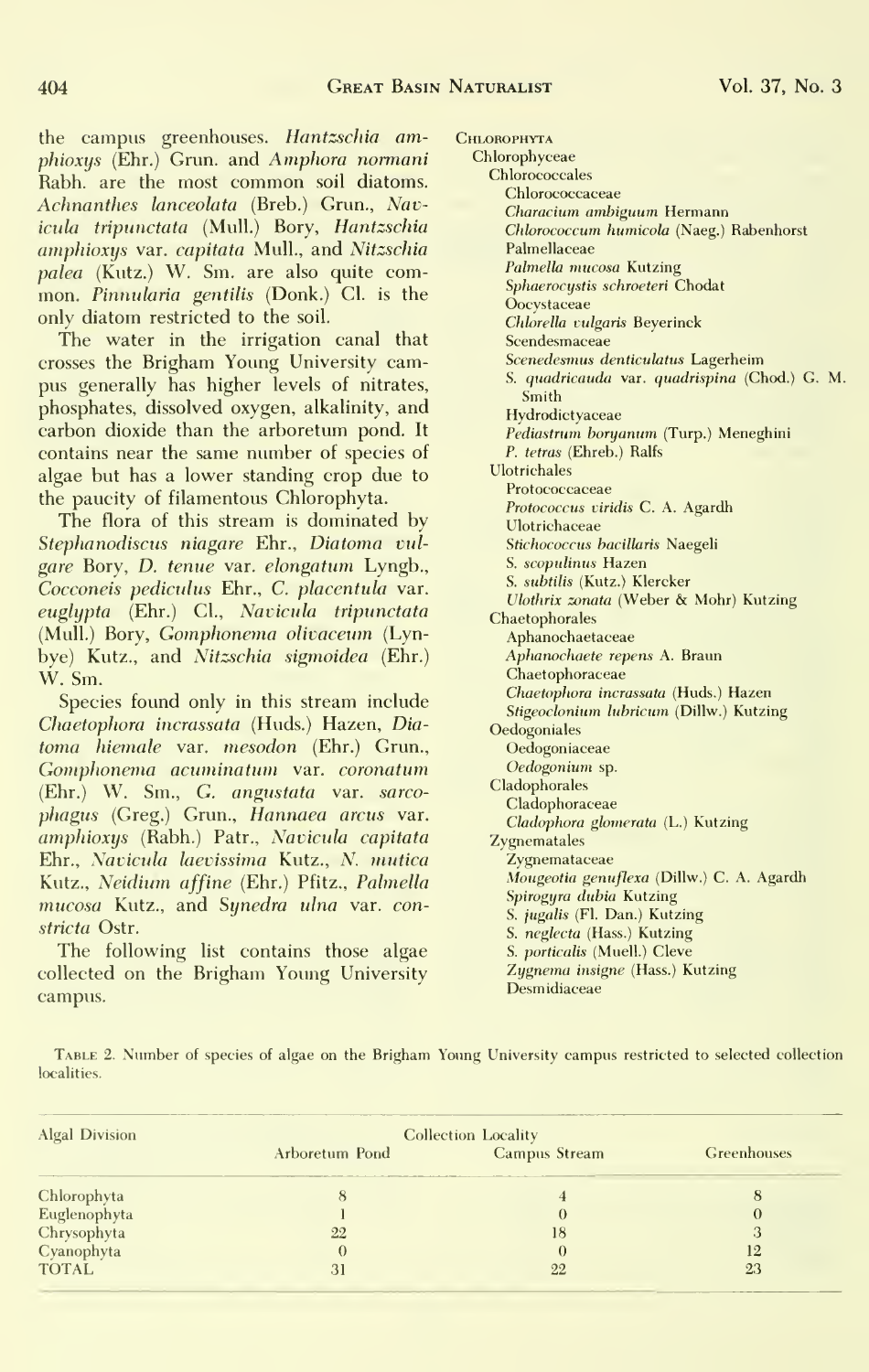Closterium lanceolatum Kutzing C. moniliferum (Bory) Ehrenberg Cosmarium botrytis Meneghini C. perforatum Lund. Penium navicula Breb. **EUGLENOPHYTA** Euglenophyceae Euglenales Euglenaceae Euglena acus Ehrenberg Phacus acuminata Stokes **CHRYSOPHYTA** Xanthophyceae Vaucheriales Vaucheriaceae Vaucheria geminata (Vaucher) DeCandolle V. sessilis (Vaucher) DeCandolle Bacillariophyceae Centrales Coscinodiscaceae Melosira distans (Ehr.) Kutz. M. granulata (Ehr.) Ralfs M. italica (Ehr.) Kutz. M. varians C. A. Ag. Cyclotella bodanica Eulenst. C. meneghiniana Kutz. Stephanodiscus niagare Ehr. Pennales Fragilariaceae Asterionella formosa Hassall Hannaea arcus var. amphioxys (Rabh.) Patr. Diatoma anceps (Ehr.) Kirch. D. hiemale var. mesodon (Ehr.) Grun. D. tenue var. elongatum Lyngb. D. vulgare Bory Fragilaria brevistriata var. inflata (Pant.) Hust. F. capucina var. mesolepta Rabh. F. construens var. venter (Ehr.) Grun. F. crotonensis Kitton F. leptostauron (Ehr.) Hust. F. vaucheria (Kutz.) Peters. Meridion circulare var. constrictum. (Ralf.) v. Heur. Synedra acus Kutz. S. capitata Ehr. S. fasciculata (Ag.) Kutz. S. parasitica (W. Sm.) Hust. S. parasitica var. subconstricta (Grun.) Hust. S. rumpens Kutz. S. ulna var. subaequalis (Grun.) v. Heur. S. ulna var. constracta Ostr. S. ulna var. ramesi (Herib.) Hust. S. ulna var. ulna (Nitz.) Ehr. Eunotiaceae Eunotia curvata (Kutz.) Lagerst Achnanthaceae Achnanthes lanceolata var. dubia Grun. A. lanceolata var. lanceolata (Breb.) Grun. A. minutissima Kutz. Cocconeis pediculus Ehr. C. placentula var. euglypta (Ehr.) CI. C. placentula var. lineata (Ehr.) v. Heur.

Rhiocosphenia curvata (Kutz.) Grun. ex Rabh. Naviculaceae Anomoeoneis sphaerophora (Kutz.) Pfitz. Caloneis ventricosa (Ehr.) Meist. Diploneis oblongella (Naeg. ex Kutz.) Ross Frustulia vulgaris (Thwaites) DeT. Gyrosigma spencerii (Quek.) Griff. & Henfr. Navicula capitata Ehr. N. cryptoccphala Kutz. N. cryptoccphala var. veneta (Kutz.) Rabh. N. cuspidata (Kutz.) Kutz. N. elginensis (Greg.) Ralfs N. laevissima Kutz. N. lanceolata (Ag.) Kutz. N. mutica Kutz. N. oblonga (Kutz.) Kutz. N. odiosa Wallace N. plancentula var. rostrata A. Mayer N. pupula Kutz. N. pygmaea Kutz. N. rhynchocephala Kutz. N. tripunctata (O. F. Mull.) Bory Neidimn affine (Ehr.) Pfitz. N. binode (Ehr.) Hust. N. iridis (Ehr.) CI. Pinnularia brebissonii (Kutz.) Rabh. P. gentilis (Donk.) CI. P. viridis (Kutz.) Ehr. Stauroneis smithii Grun. Gomphonemaceae Gomphonerna acuminatum Ehr. G. acuminatum var. coronatum (Ehr.) W. Sm G. angustata var. sarcophagus (Greg.) Grun. G. constrictum Ehr. G. intricatwn Kutz. G. olivaceum (Lyngbye) Kutz. G. olivaceum var. calcarea CI. G. parvulum (Kutz.) Grun. G. parvulum var. micropus (Kutz.) CI. Cymbellaceae Amphora ovalis Kutz. A. normani Rabh. Cymbella affinis Kutz. C. aspera (Ehr.) Cl. C. cistula (Hemprich) Grun. C. ehrenbergii Kutz. C. heteropleura (Ehr.) Kutz. C. mexicana (Ehr.) A. Schmidt C. prostrata (Berk.) Cl. C. tumida (Breb.) v. Heur. C. tumidula Grun. C. turgida Greg. C. ventricosa Kutz. Epithemiaceae Epithemia sorex Kutz. £. turgida (Ehr.) Kutz. £. turgida var. granulata (Ehr.) Gnm. Rhopalodia gibba (Ehr.) O. Mull. Nitzschiaceae Hantzschia amphioxys (Ehr.) Grun. H. amphioxys var. capitata Mull. Nitzschia amphibia Grun. iV. dissipata (Kutz.) Gnm.